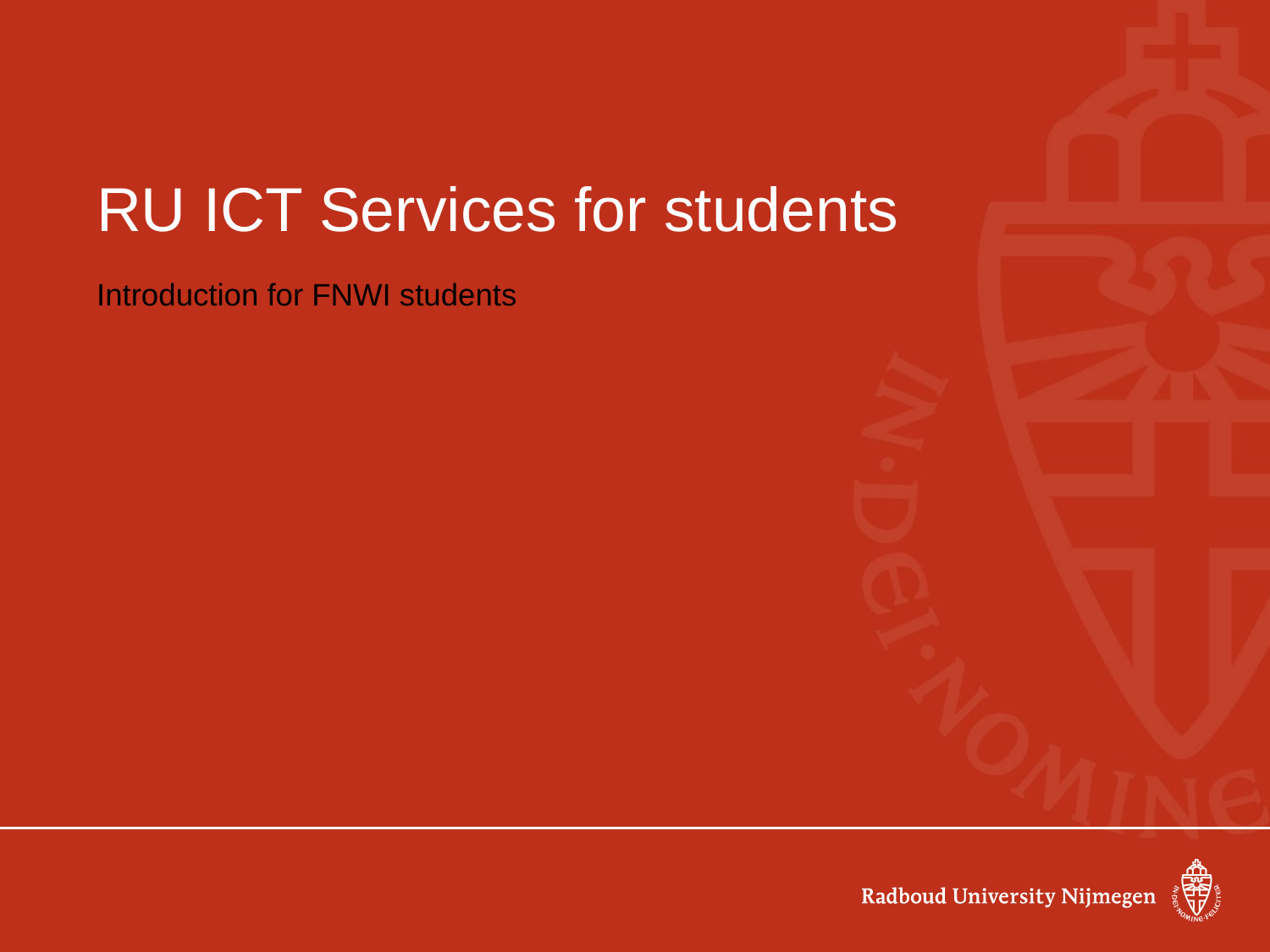#### **S-number**

Each student has a S-number account:

- Login name:  $s +$  studentnumber, for example:  $s0123456$
- Central student administration provides a one-time activation password

Is used for almost all RU-wide ICT services, including:

- Studentportal (web interface to central facilities)
- Blackboard (digital learning environment)
- Osiris (student information system, register for courses and exams)
- Exchange (mail environment)
- **ICTshop**

#### Go to: https://ictshop.ru.nl/

- To answer your personal security questions (in case you forget your password later)
- In case you forgot your login name and/or password
- To change your password

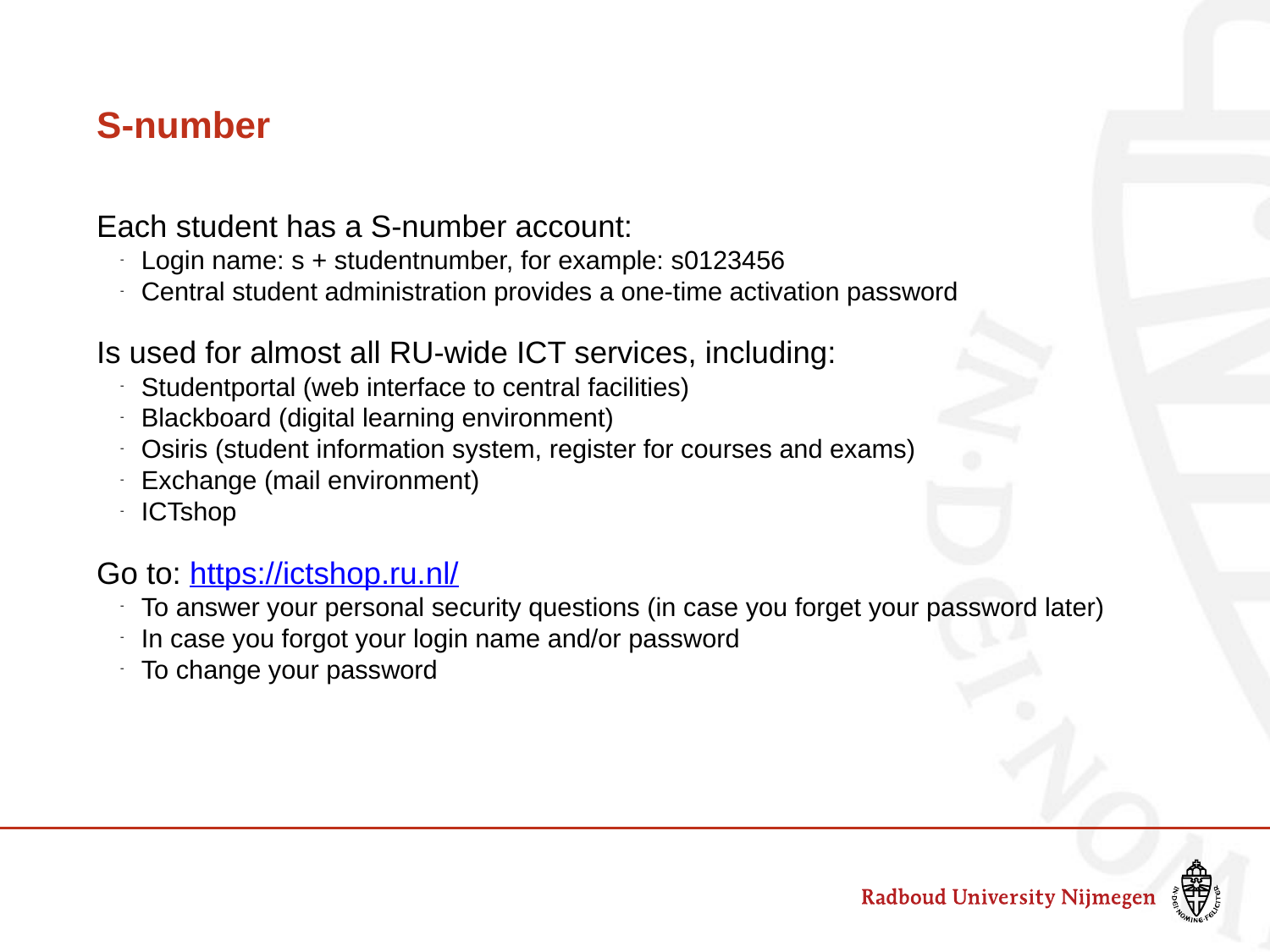# **Student portal**

#### https://student.ru.nl/

Login with your s-number account and password

- Only *after* activating your account

Springboard to all central information services

Portal automatically logs you in as soon as you click through to other services

Personally, you can modify the design

- Close modules that you do not need
- Drag modules where you want them
- FNWI-specific information can be found on the faculty tab

Do not forget to log out!

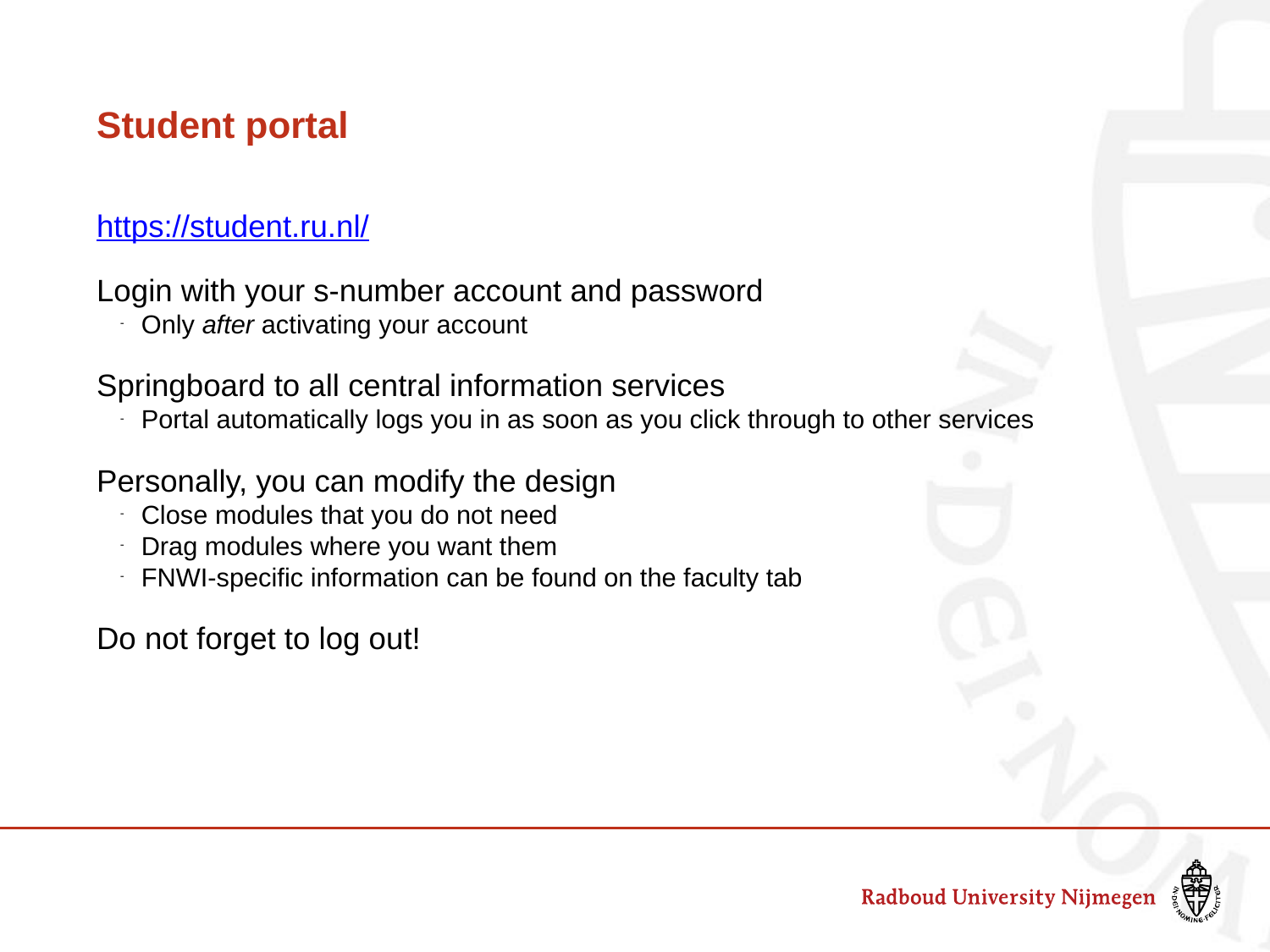# **Portal Home Page**

| RadboudNet Radboud Universiteit Nijmegen<br>"<br><b>FM</b><br>UMCN FdR<br>FdL<br><b>Extra</b><br>Caos                                                                                                                       | Wiskunde<br>Natuurwetenschappen<br><b>Scheikunde</b>                                                         | Search                                                                                                                                                                          |  |  |
|-----------------------------------------------------------------------------------------------------------------------------------------------------------------------------------------------------------------------------|--------------------------------------------------------------------------------------------------------------|---------------------------------------------------------------------------------------------------------------------------------------------------------------------------------|--|--|
| <b>Natuur &amp; Sterrenkunde</b><br><b>Informatiekunde</b><br><b>MLW</b>                                                                                                                                                    | <b>Biologie</b><br><b>Prikbord</b><br><b>Informatica</b>                                                     |                                                                                                                                                                                 |  |  |
| $\rightarrow \circ$ Directly to                                                                                                                                                                                             | $\boxtimes$ E-mail<br>۶×                                                                                     | news Educational news<br>eχ                                                                                                                                                     |  |  |
| <b>Blackboard</b> &                                                                                                                                                                                                         | <b>Bevestiging uitschrijving OSIRIS.</b><br>noreply@ru.nl04 September 2013                                   | Academisch schrijven op masterniveau:<br><b>Workshop voor HBO-instromers</b><br>(Onderwijsberichten FTR) &<br>Blackboard 05 September 2013                                      |  |  |
| Osiris &                                                                                                                                                                                                                    | <b>Bevestiging inschrijving OSIRIS.</b>                                                                      |                                                                                                                                                                                 |  |  |
| Personal schedule &<br>RadboudNet &                                                                                                                                                                                         | noreply@ru.nl04 September 2013<br><b>Bevestiging uitschrijving OSIRIS.</b><br>noreply@ru.nl04 September 2013 | <b>Workshops Academisch Schrijven</b><br>(Onderwijsberichten FTR) &<br>Blackboard 05 September 2013                                                                             |  |  |
| Share <sup>配</sup><br>Student web dossier &                                                                                                                                                                                 | <b>Bevestiging inschrijving OSIRIS.</b><br>noreply@ru.nl04 September 2013                                    | Jaarvergadering Awaz 9 september 12.30<br>uur (Onderwijsberichten FTR) &                                                                                                        |  |  |
|                                                                                                                                                                                                                             | <b>Bevestiging uitschrijving OSIRIS.</b><br>noreply@ru.nl04 September 2013                                   | Blackboard 05 September 2013                                                                                                                                                    |  |  |
| <b>Woensdag 25 september: Cursus</b><br>goed besturen voor<br>Mark as Read<br>studentbestuurders                                                                                                                            | <b>Bevestiging inschrijving OSIRIS.</b><br>noreply@ru.nl04 September 2013                                    | Deadline facultaire nieuwsbrief<br>(Onderwijsberichten FTR) &<br>Blackboard 05 September 2013                                                                                   |  |  |
| Studentportal<br>Ben jij net toegetreden tot het bestuur van je<br>studentenvereniging of -organisatie? Op                                                                                                                  | <b>Bevestiging uitschrijving OSIRIS.</b><br>noreply@ru.nl04 September 2013                                   | Academisch schrijven op masterniveau:<br><b>Workshop voor HBO-instromers</b><br>(Onderwijsberichten Faculteit der<br>Managementwetenschappen) &<br>Blackboard 05 September 2013 |  |  |
| woensdagmiddag 25 september organiseert het Nijmeegs<br>Universiteitsfonds weer de jaarlijkse cursus 'Goed<br>besturen voor studentenbestuurders'. De mogelijkheid<br>voor beginnende studentbestuurders om meer inzicht te | <b>Bevestiging inschrijving OSIRIS.</b><br>noreply@ru.nl04 September 2013                                    |                                                                                                                                                                                 |  |  |
| krijgen in waar je tegen aan kunt lopen, hoe je zaken het<br>beste kunt aanpakken en hoe je er zelf het maximale uit<br>kunt halen. Daarnaast biedt deze cursus ie ook de unieke                                            | <b>Bevestiging inschrijving OSIRIS.</b><br>noreply@ru.nl04 September 2013                                    | n Educational news<br>۶×                                                                                                                                                        |  |  |

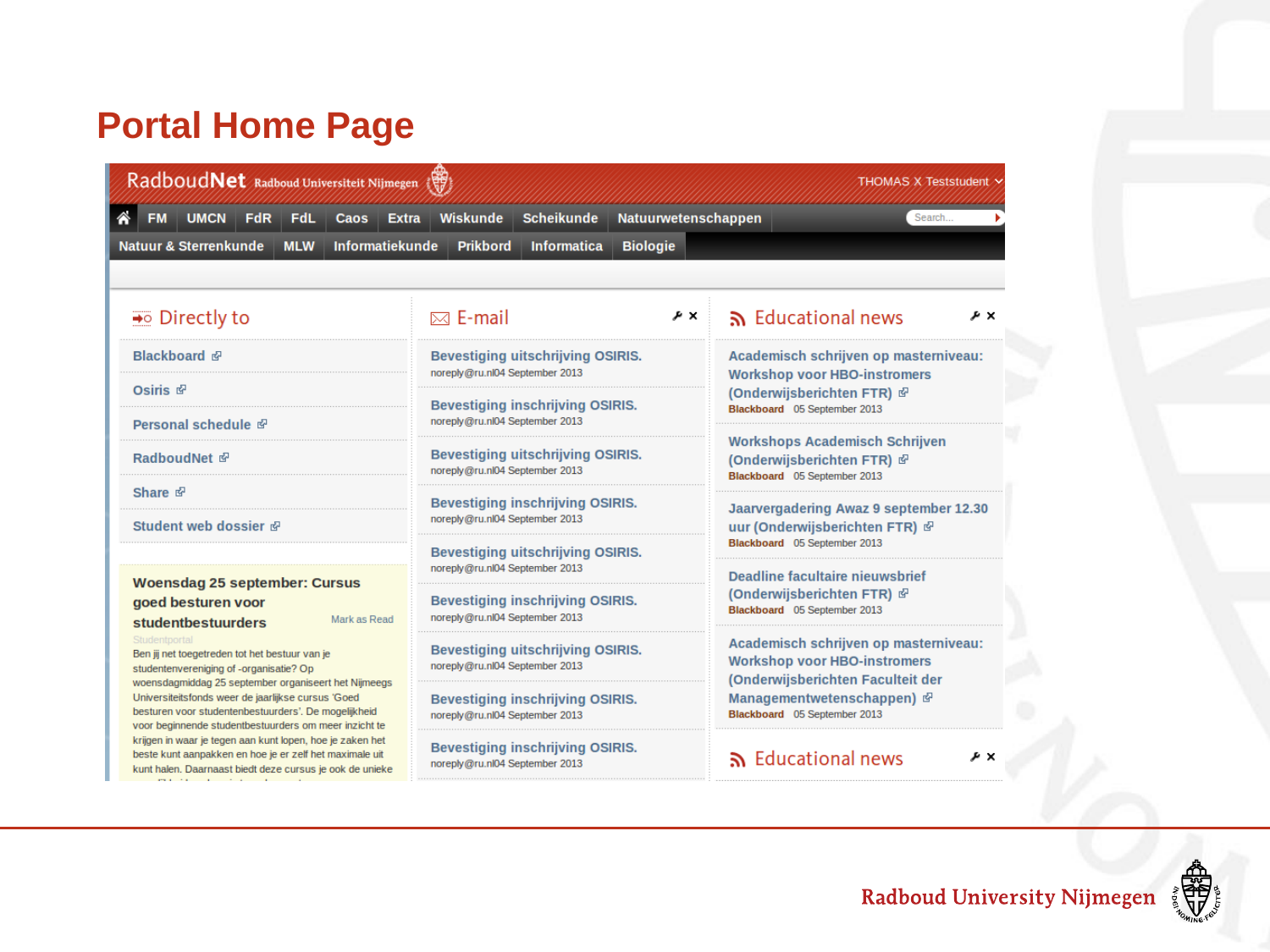## **RU – mail environment**

Webmail, direct adress is http://mail.ru.nl/

Default mail address format: initials*.surname@student.ru.nl*

- You can choose the part for the *surname*

Choose one mailbox: you will not miss any posts

For example: forward your science-mail to your RU-mailbox

Realize when using Gmail or Hotmail/Live that:

- The receiver can not see directly that you are a RU student
- A funny selected address can work against you

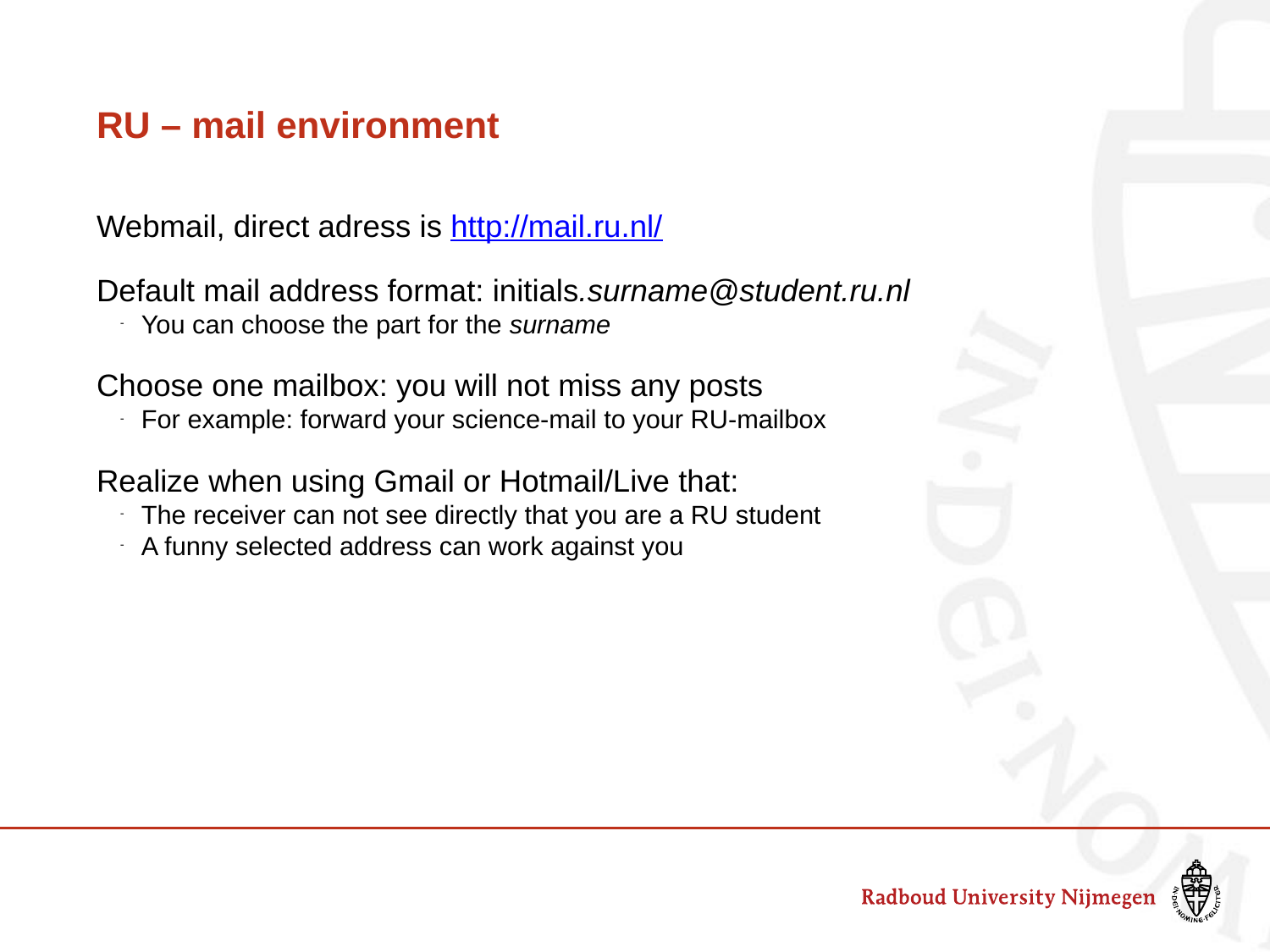## **Osiris – Registration for courses and exams**

• Access through the portal, directly through: https://sis.ru.nl

•You are not *automatically* registered for courses

Do this as soon as possible with regard to access to courses in Blackboard

•Registering for a course includes automatic registration for each first opportunity of the course's exam

•Registering for an exam can be done up to 7 days before the date of the exam

•Check your registration, you will always receive a mail notification at your student.ru.nl address

- If not, there is something wrong

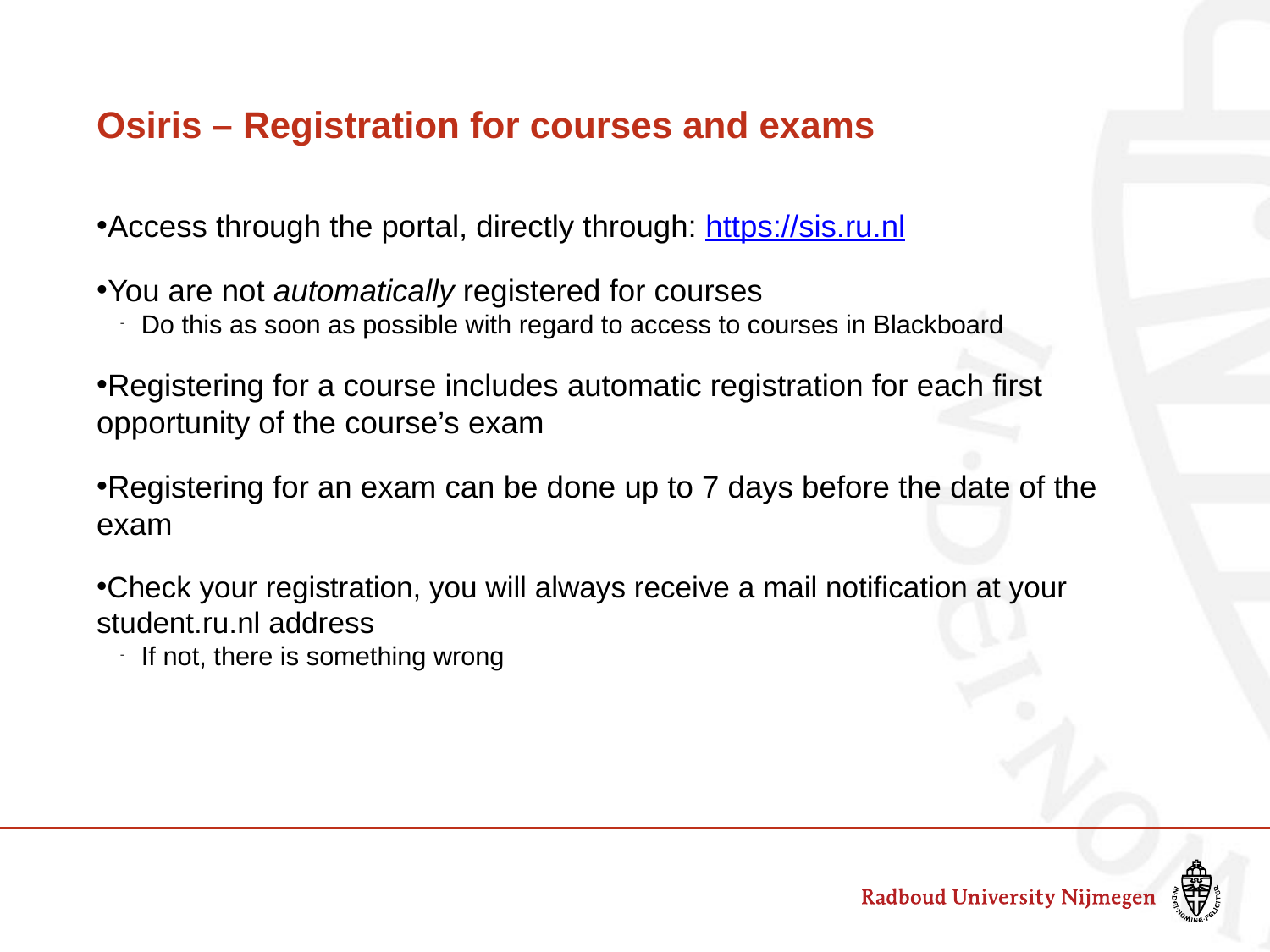# **Osiris – Register (1)**

|               | <b>OSIRIS - STUDENT INFORMATIE SYSTEEM</b> |        |          | Radboud Universiteit Nijmegen          |         |                 |                |
|---------------|--------------------------------------------|--------|----------|----------------------------------------|---------|-----------------|----------------|
| Messages      | <b>Personal details</b>                    | Tutors | Register | De-register                            | Results | <b>Progress</b> | <b>Courses</b> |
| <b>Search</b> | <b>Help</b><br><b>Clear</b>                |        |          | Register > For: Course module > Search |         |                 |                |

Select the course modules using the pre-defined fields or your own keywords.

| <b>Course module</b>              |                                          |          |
|-----------------------------------|------------------------------------------|----------|
| <b>Name</b>                       |                                          |          |
| <b>Academic year</b>              | $2013$ $\nabla$                          |          |
| <b>Starting month</b>             | No preference $\nabla$                   |          |
| <b>Course type</b>                | No preference<br>V                       |          |
| <b>Faculty</b>                    | <b>Faculty of Science</b>                | $\nabla$ |
| <b>Organization unit</b>          | No preference<br>$\nabla$                |          |
| Lecturer                          |                                          |          |
| <b>Availability</b>               | No preference<br>$\overline{\mathbf{v}}$ |          |
| With all of the words             |                                          |          |
| With at least one of the<br>words |                                          |          |
| <b>Language of instruction</b>    | No preference $\nabla$                   |          |

Show all course modules

- Show all the course modules for which you can register today
- Show all courses of which there are tests for which you can register today

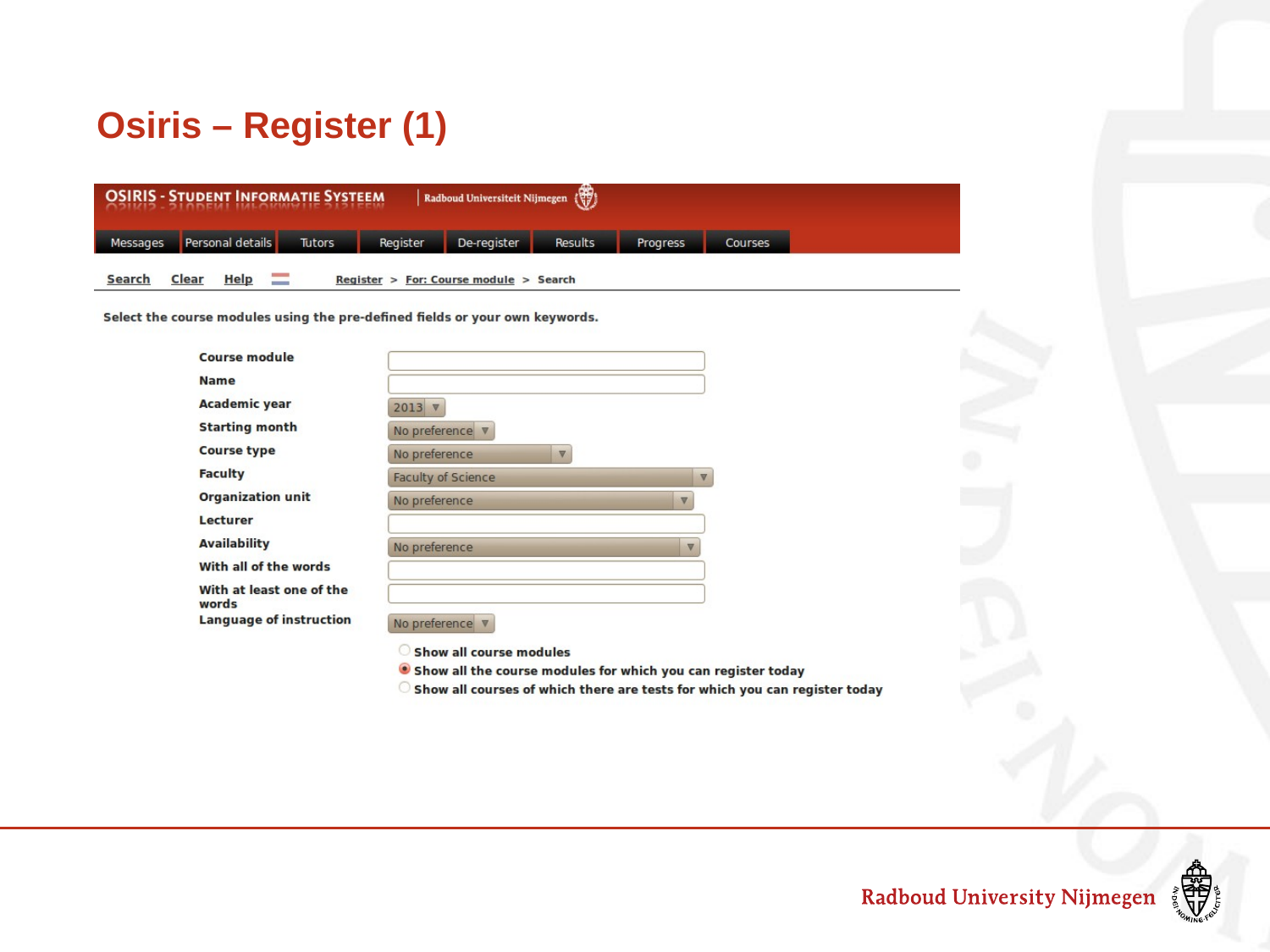## **Osiris – Register (2)**

The following course modules meet the criteria you have entered.

Your selection returns too many results. Only 250 results can be shown. Please refine your selection to see other courses.

Select the appropriate course module.

|                      |                                       |                   |                    | Previous        | $1 - 16$ of 250 | $\triangledown$<br>Next 16    |
|----------------------|---------------------------------------|-------------------|--------------------|-----------------|-----------------|-------------------------------|
| <b>Course module</b> | <b>Brief name</b>                     |                   | <b>Course type</b> | <b>Category</b> |                 | <b>Starting block Faculty</b> |
| <b>NWI-BM010C</b>    | Advanced Adaptation Physiology        | $\mathbf{u}$      | Course             |                 | KW1             | NWI                           |
| <b>NWI-WB006C</b>    | <b>Advanced Probability</b>           | (i)               | Course             | <b>BA</b>       | KW <sub>2</sub> | <b>NWI</b>                    |
| <b>NWI-100032</b>    | <b>Advanced Programming</b>           | $\bf{r}$          | Course             |                 | KW1             | NWI                           |
| NWI-NM084B           | <b>Advanced Quantitive Brain Netw</b> | (i)               | Course             | <b>MA</b>       | KW <sub>2</sub> | <b>NWI</b>                    |
| <b>NWI-MOL409</b>    | Advanced Spectroscopy                 | $\bf{r}$          | Course             | MА              | KW1             | NWI                           |
| NWI-NM029B           | <b>Advanced Statistical Physics</b>   | (i)               | Course             | <b>MA</b>       | KW1             | <b>NWI</b>                    |
| NWI-WB041B           | <b>Advanced Statistics</b>            | $\bf{f}$          | Course             | BA              | KW1             | NWI                           |
| NWI-NM092B           | Advanced Stellar and Binary evolution | (i)               | Course             | <b>MA</b>       | KW1             | <b>NWI</b>                    |
| NWI-WM094B           | Algebraic Topology 1                  | $\bf{r}$          | Course             | MА              | KW1             | NWI                           |
| <b>NWI-WB001B</b>    | Analysis 2                            | (i)               | Course             | <b>BA</b>       | KW1             | <b>NWI</b>                    |
| <b>NWI-NB001B</b>    | <b>Analytical Mechanics</b>           | $\left( i\right)$ | Course             | BA              | KW <sub>2</sub> | NWI                           |
| <b>NWI-BB005B</b>    | Animal Physiology                     | (i)               | Course             |                 | KW1             | <b>NWI</b>                    |
| NWI-BM004C           | Apoptosis                             | (i)               | Course             |                 | KW <sub>2</sub> | NWI                           |
| <b>NWI-SM018A</b>    | Appl.of Metal-cat.Nat.Product         | (i)               | Course             |                 | KW <sub>2</sub> | <b>NWI</b>                    |
| <b>NWI-IMI002</b>    | Architectural System Design           | (i)               | Course             | MА              | KW1             | NWI                           |
| NWI-IBK008           | Architecture Digital World            | (i)               | Course             |                 | KW1             | <b>NWI</b>                    |
|                      |                                       |                   |                    | Previous        | 1-16 of 250     | $\triangledown$<br>Next 16    |

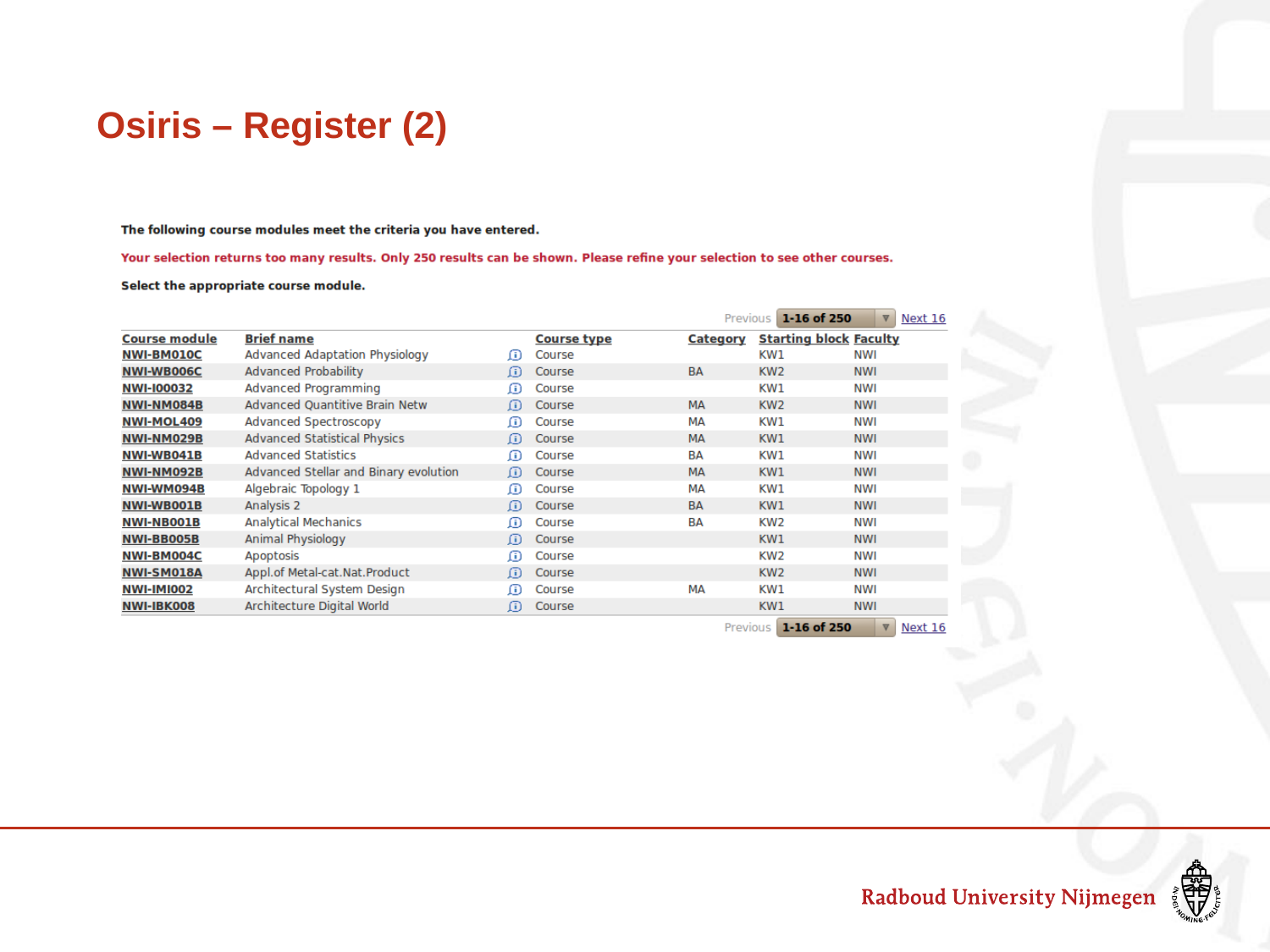# **Blackboard – Digital learning environment**

Access through the portal, if necessary directly through: http://blackboard.ru.nl/

- Additional information on: http://www.ru.nl/blackboard/english/

In general only access to courses for which you have registered yourself

Course is visible in Blackboard the day after you registered

Links to timetable and studyguide

Course information and messages from the instructor

Links to 'Onderwijs in Beeld' (online video lectures)

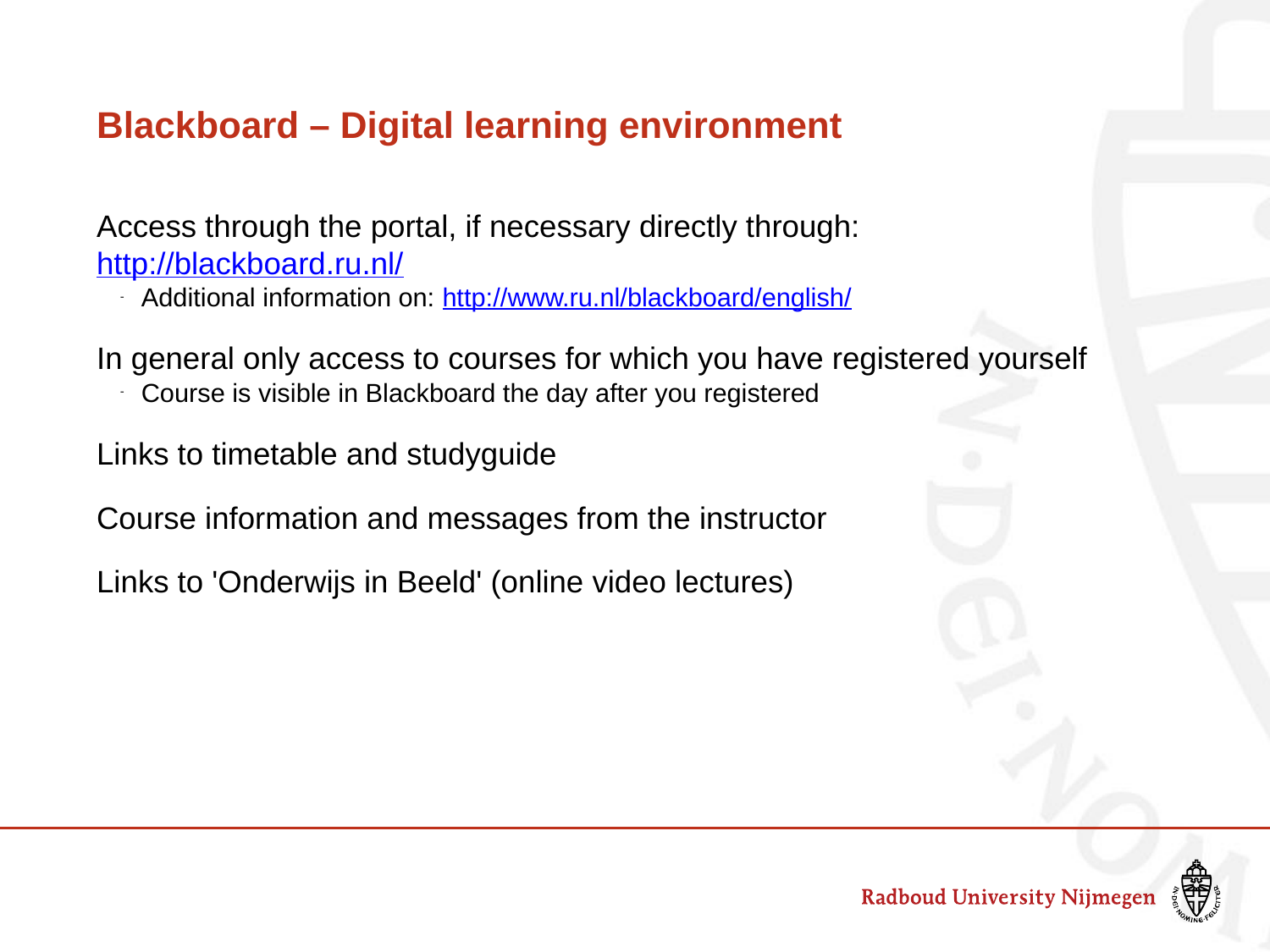#### **Blackboard**

| File Edit View History Bookmarks Tools Help<br><b>BB Blackboard Learn</b><br><b>※   ❺</b> Waveset | $\times$ $+$                                                                                          |                                                                                                                                   |                                                                 |
|---------------------------------------------------------------------------------------------------|-------------------------------------------------------------------------------------------------------|-----------------------------------------------------------------------------------------------------------------------------------|-----------------------------------------------------------------|
| △ https://blackboard.ru.nl/webapps/portal/frameset.jsp?tab_tab_group_id=_141_1                    |                                                                                                       | $\mathbf{v}$ $\mathbf{C}$ $\mathbf{8}$ $\mathbf{v}$ Google                                                                        | $Q \cup \leftarrow \leftarrow \leftarrow \leftarrow \leftarrow$ |
| Radboud Universiteit Nijmegen $\{\overline{S}\}$                                                  |                                                                                                       |                                                                                                                                   | THOMAS X de Teststudent $37 \times 1$                           |
| <b>My Blackboard</b><br><b>Courses</b><br><b>Content Collection</b>                               | <b>UMCN</b><br><b>FdR</b><br><b>NWI</b><br>Portfolio<br>Organisations<br>FTR.<br>Lett                 |                                                                                                                                   |                                                                 |
| <b>Add Module</b>                                                                                 |                                                                                                       |                                                                                                                                   | Personalise Page<br>11                                          |
| Blackboard 9.1.11                                                                                 | <b>My Courses</b>                                                                                     | <b>My Announcements</b>                                                                                                           |                                                                 |
|                                                                                                   | Courses where you are: Student                                                                        | No Institution Announcements have been posted in the last 7 days.                                                                 |                                                                 |
|                                                                                                   | 1213 Test vak voor blackboard                                                                         | 1314 Academische vaardigheden 1                                                                                                   |                                                                 |
|                                                                                                   | ILS-A000-2011: ALGEMEEN ILS-RU                                                                        | > werkgroepen AV<br>> werkboek en literatuur                                                                                      |                                                                 |
| <b>Blackboard</b>                                                                                 | UMCN-5AV02-1112: Academische vaardigheden en ontwikkeling II                                          | 1314 Academische vaardigheden GPM                                                                                                 |                                                                 |
|                                                                                                   | SOCW-BEROEPENDAG2012: BEROEPENDAG2012                                                                 | > Cursusboek                                                                                                                      |                                                                 |
|                                                                                                   | ILS-Ta008-2011: Cluster Talen/Cohort september 2011                                                   | 1314 Behandelingsmethodiek                                                                                                        |                                                                 |
| Mededelingen                                                                                      | NWI-TESTBB-CRSSET: Course set voor blackboard                                                         | > Werkgroepindeling Behandelingsmethodiek                                                                                         |                                                                 |
|                                                                                                   | <b>SOW-DEMO-ENTERPRISE1: Democursus Enterprise Surveys</b>                                            | 1314 Inleiding Bedrijfscommunicatie en Informatie- & Communicatietechnologie<br>> Hoorcollege presentaties onder Course Documents |                                                                 |
|                                                                                                   | <b>UMCN-Episode9: Episode 9</b>                                                                       | > Studiehandleiding beschikbaar onder Course Information                                                                          |                                                                 |
| Quickstart Blackboard 9.1 SP11                                                                    | RUSECURE1112 01AMD: RUSECURE1112 01AMD                                                                | 1314 Integrale tandheelkunde in teamverband<br>> Aangepaste groepsindelingen                                                      |                                                                 |
| Problemen verdwijnende dropdownmenu's<br>Browserondersteuning                                     | SOCW-STEFTEST2-18OKTOBER2012: SOCW-STEFTEST2-18OKTOBER2012                                            | 1314 Research Seminar: Europeans and 'America' - US Popular Culture and/in Europe                                                 |                                                                 |
| Eindcijfers alleen geldig in OSIRIS!                                                              | SOCW-TESTSTEF-20121018: SOCW-TESTSTEF-20121018                                                        | > start of classes on Tuesday September 10                                                                                        |                                                                 |
|                                                                                                   | SOW-SHOWCASE1: Showcase: Mogelijkheden met Blackboard                                                 | 1314 Stageminor, module 1: loopbaanprofiel, arbeidsmarkt                                                                          |                                                                 |
|                                                                                                   | MartienHart20082008: Statistieken (unavailable - was last available Sunday, 4 November 2007)          | > Inhoud colleges                                                                                                                 |                                                                 |
| Help *                                                                                            | MartienHart2008B: Statistieken (unavailable - was last available Sunday, 4 November 2007)             | Onderwijsberichten FTR<br>> Academisch schrijven op masterniveau: Workshop voor HBO-instromers                                    |                                                                 |
|                                                                                                   | martiencrsadmincopyexact: Statistieken (unavailable - was last available Sunday, 4 November 2007)     | > Workshops Academisch Schrijven<br>> Jaarvergadering Awaz 9 september 12.30 uur                                                  |                                                                 |
|                                                                                                   | martiencrsadmincopymerset: Statistieken (unavailable - was last available Sunday, 4 November 2007)    | > Deadline facultaire nieuwsbrief<br>> Uitnodiging opening academisch jaar 9 september a.s.                                       |                                                                 |
| <b>Help Startpagina</b>                                                                           | martiencrsadmincopyzonderset: Statistieken (unavailable - was last available Sunday, 4 November 2007) | > Project 9BA 2 filosofie) Van Haute                                                                                              |                                                                 |
| Facultaire Blackboard contactpersonen                                                             | martienhart2008copyexact: Statistieken (unavailable - was last available Sunday, 4 November 2007)     | Onderwijsberichten Faculteit der Managementwetenschappen                                                                          |                                                                 |
| Handleiding                                                                                       | <b>UMCN-THOM</b>                                                                                      | > Academisch schrijven op masterniveau: Workshop voor HBO-instromers<br>> Workshops Academisch Schrijven                          |                                                                 |
| <b>Filmpies over Bb functies</b>                                                                  |                                                                                                       | > Faculteit der Managementwetenschappen 25 jaar! / N megen School of Management 25th anniversary!                                 |                                                                 |
| <b>RU storingsblog</b>                                                                            |                                                                                                       |                                                                                                                                   | more announcements $\rightarrow$                                |

的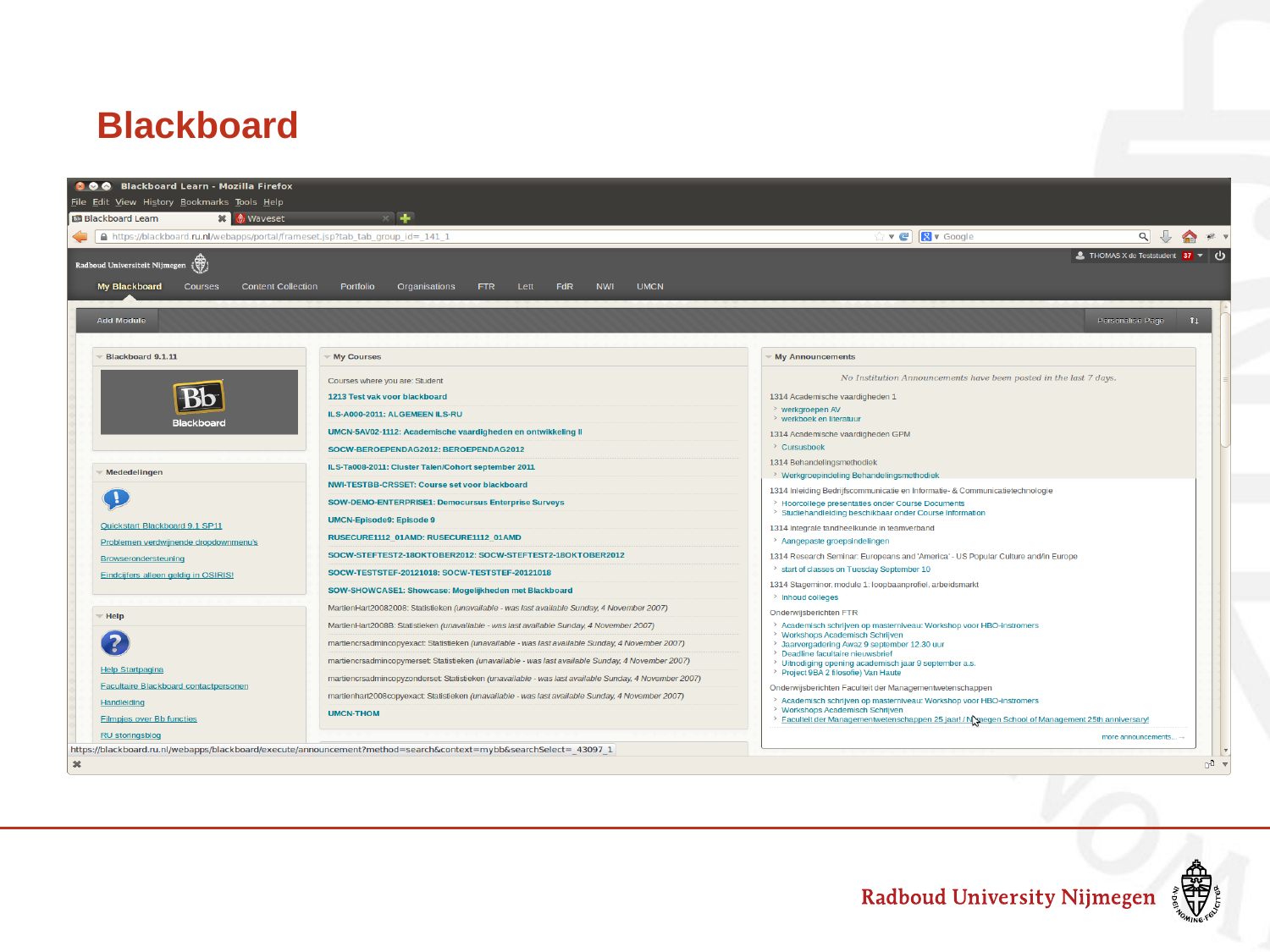### **Blackboard- personalize language**

<sup>l</sup>Personal menu *<b>ISettings* **Personal information Change personal settings Set language pack** 





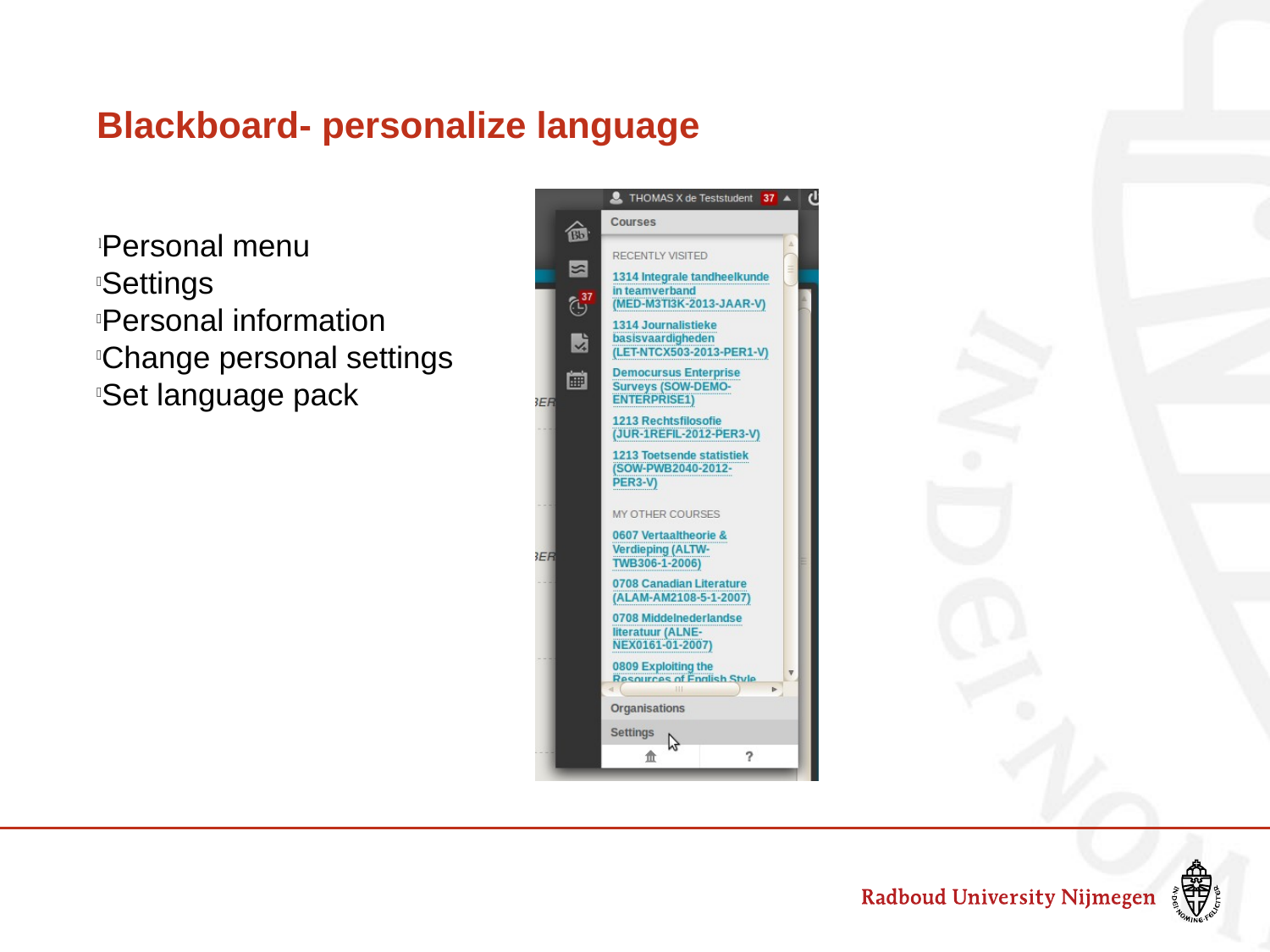### **Blackboard apps**

Blackboard Mobile Learn

BB Student





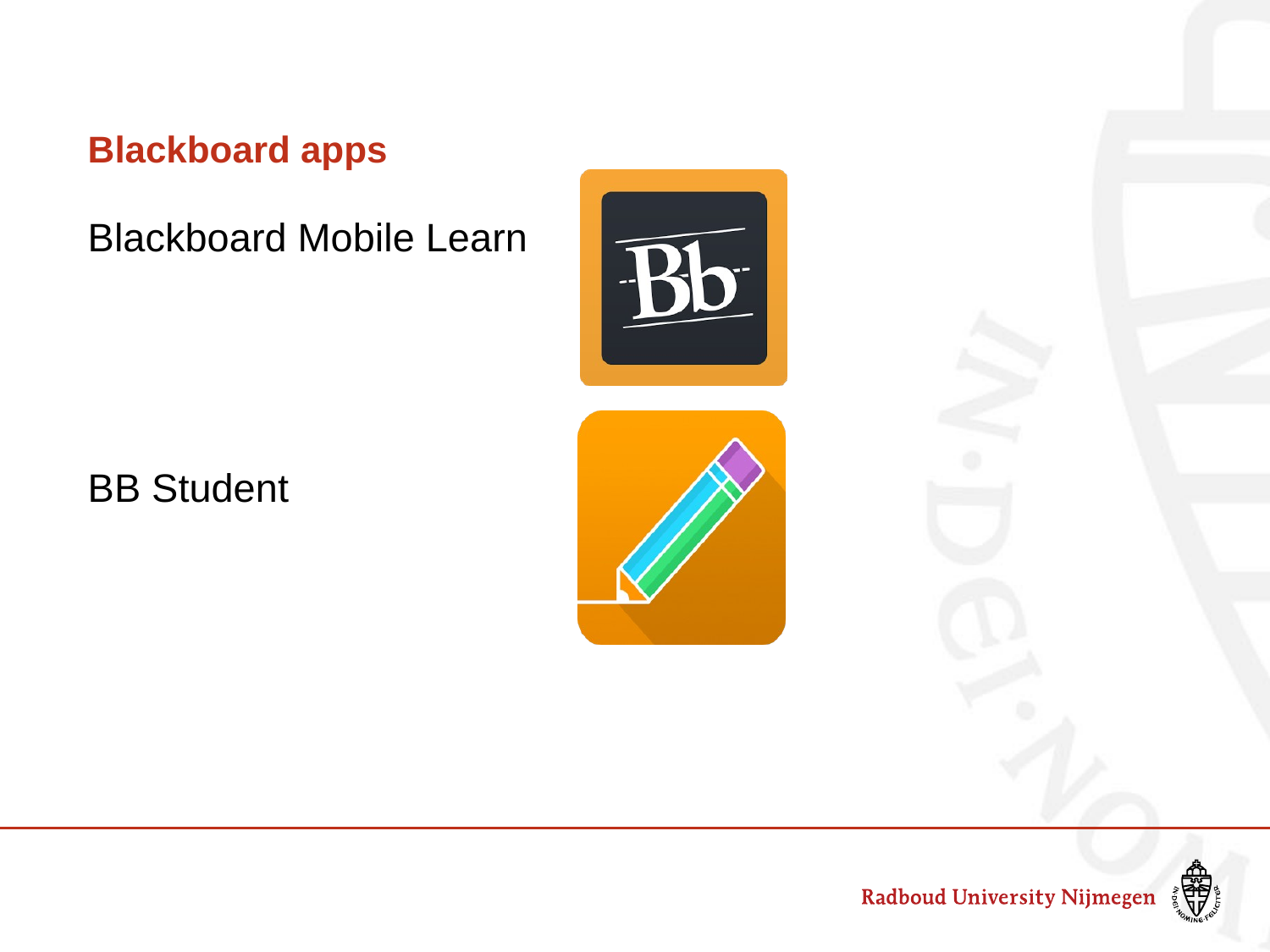#### **Student app**

For iOS and Android

- Personal schedule
- Study progress
- Blackboard notifications

http://www.ru.nl/studenten/meer-info/vm-ict/student-app/

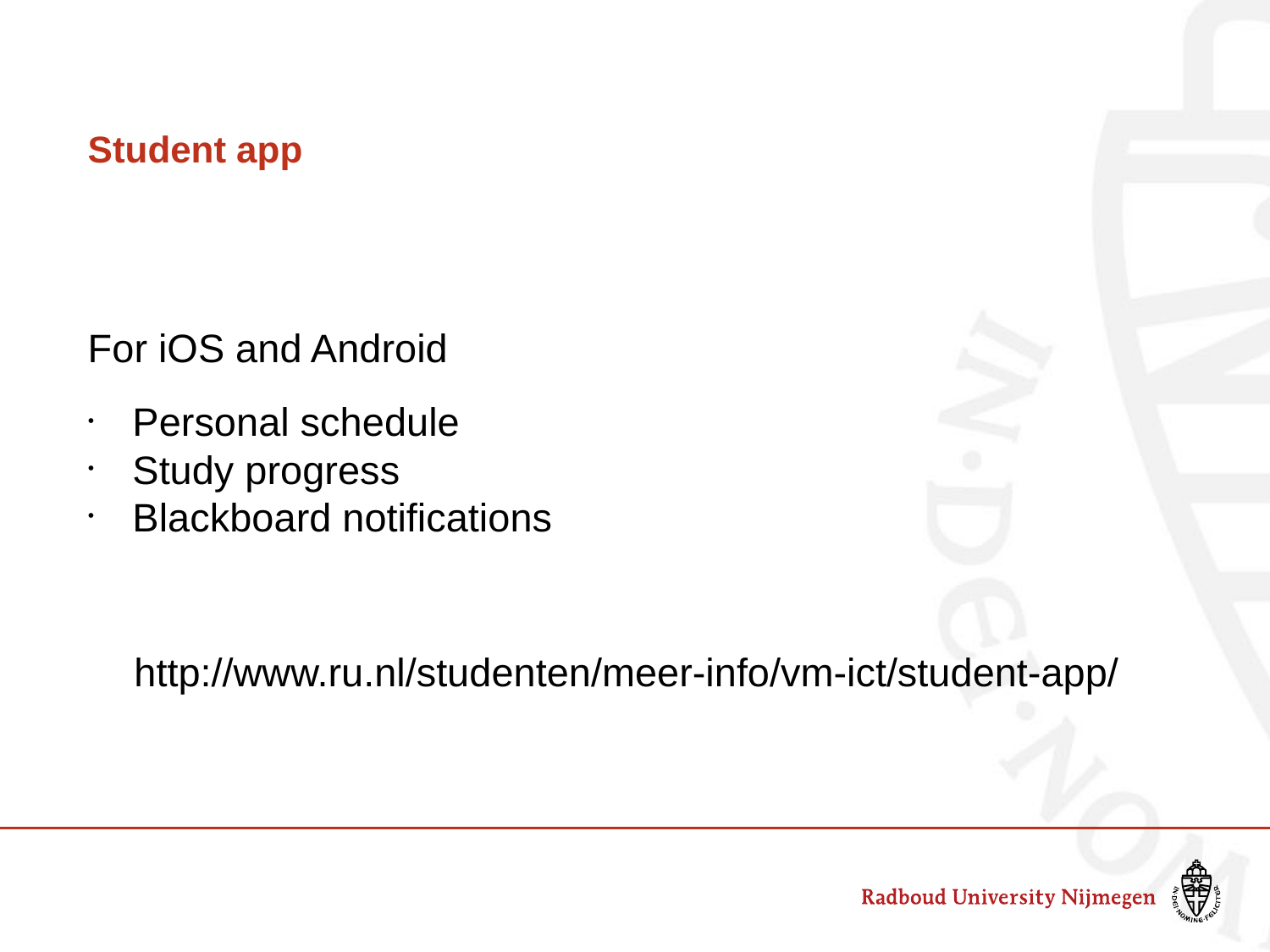#### **Schedule viewer**

Access through the portal, see also: http://www.ru.nl/rooster

Add courses you want to follow

- Individual courses or an entire track